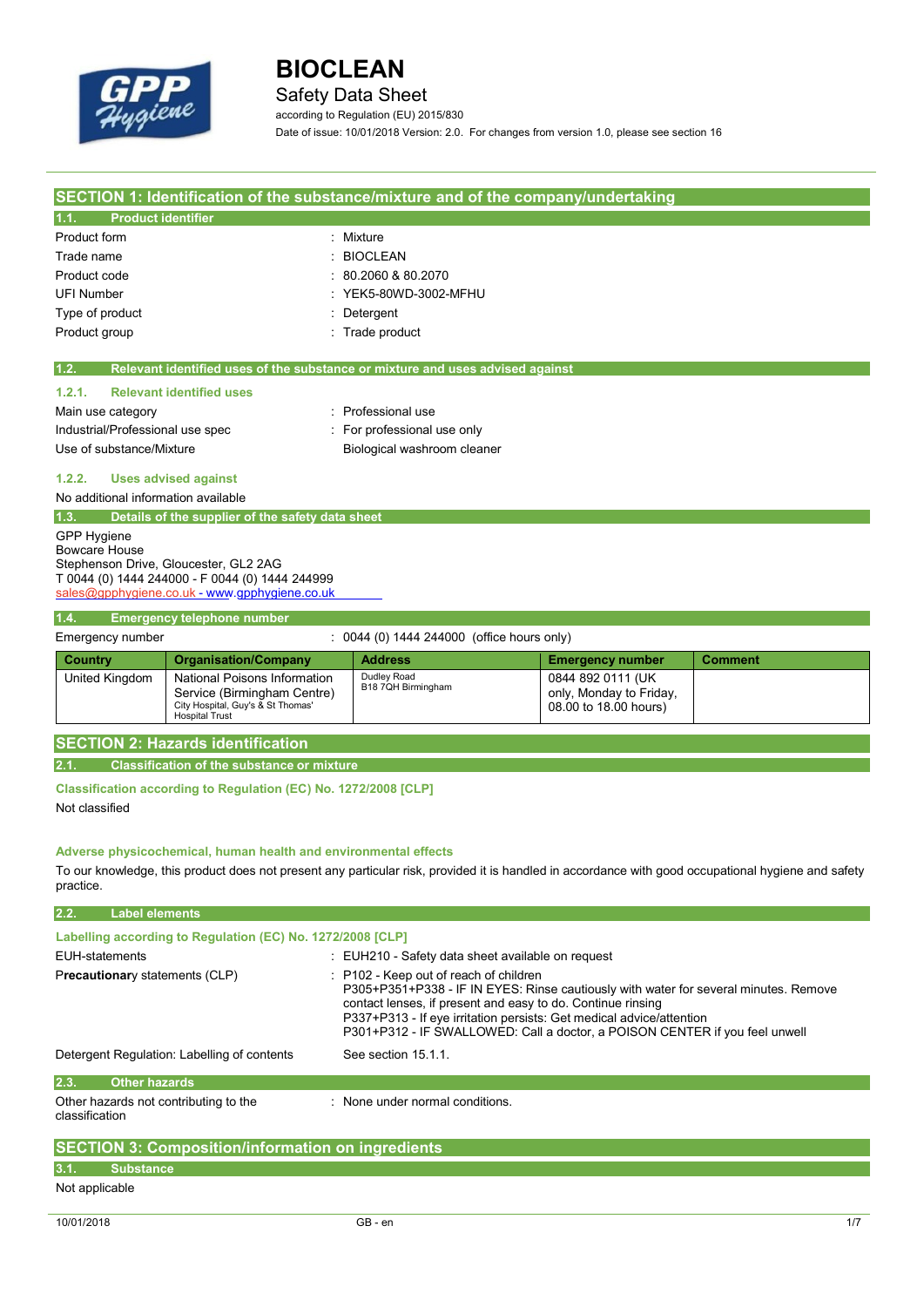## Safety Data Sheet

according to Regulation (EU) 2015/830

**3.2. Mixture**

| <b>Name</b> | <b>Product identifier</b>                                              | $\frac{9}{6}$ | <b>Classification according to</b><br><b>Regulation (EC) No.</b><br>1272/2008 [CLP] |
|-------------|------------------------------------------------------------------------|---------------|-------------------------------------------------------------------------------------|
| CITRIC ACID | (CAS No) 5949-29-1<br>(EC no) 201-069-1<br>(REACH-no) 01-2119457026-42 | - 3           | Eye Irrit. 2, H319                                                                  |

Full text of H-statements: see section 16

| <b>SECTION 4: First aid measures</b>                                        |                                                                                                                                                              |
|-----------------------------------------------------------------------------|--------------------------------------------------------------------------------------------------------------------------------------------------------------|
| <b>Description of first aid measures</b><br>4.1.                            |                                                                                                                                                              |
| First-aid measures general                                                  | Never give anything by mouth to an unconscious person.                                                                                                       |
| First-aid measures after inhalation                                         | Remove person to fresh air and keep comfortable for breathing.                                                                                               |
| First-aid measures after skin contact                                       | Wash skin with plenty of water.                                                                                                                              |
| First-aid measures after eye contact                                        | Rinse eyes with water as a precaution.                                                                                                                       |
| First-aid measures after ingestion                                          | Rinse mouth. Do NOT induce vomiting. Call a POISON CENTER or doctor/physician if you feel                                                                    |
|                                                                             | unwell.                                                                                                                                                      |
| 4.2.<br>Most important symptoms and effects, both acute and delayed         |                                                                                                                                                              |
| Symptoms/injuries                                                           | : Not expected to present a significant hazard under anticipated conditions of normal use.                                                                   |
| Symptoms/injuries after inhalation                                          | None under normal use.                                                                                                                                       |
| Symptoms/injuries after skin contact                                        | May cause slight irritation.                                                                                                                                 |
| Symptoms/injuries after eye contact                                         | May cause slight irritation.                                                                                                                                 |
| Symptoms/injuries after ingestion                                           | May cause irritation to the digestive tract.                                                                                                                 |
| Chronic symptoms                                                            | Not expected to present a significant hazard under anticipated conditions of normal use.                                                                     |
| 4.3.                                                                        | Indication of any immediate medical attention and special treatment needed                                                                                   |
| Treat symptomatically.                                                      |                                                                                                                                                              |
| <b>SECTION 5: Firefighting measures</b>                                     |                                                                                                                                                              |
| <b>Extinguishing media</b><br>5.1.                                          |                                                                                                                                                              |
| Suitable extinguishing media                                                | Use extinguishing agent suitable for surrounding fire. Dry powder. Foam. Carbon dioxide.<br>Water spray.                                                     |
| 5.2.<br>Special hazards arising from the substance or mixture               |                                                                                                                                                              |
| Fire hazard                                                                 | : Not flammable.                                                                                                                                             |
| Explosion hazard                                                            | Product is not explosive.                                                                                                                                    |
| Reactivity in case of fire                                                  | Stable under normal conditions.                                                                                                                              |
| Hazardous decomposition products in case of<br>fire                         | Toxic fumes may be released.                                                                                                                                 |
| <b>Advice for firefighters</b><br>5.3.                                      |                                                                                                                                                              |
| Firefighting instructions                                                   | Exercise caution when fighting any chemical fire.                                                                                                            |
| Protection during firefighting                                              | Do not attempt to take action without suitable protective equipment. Self-contained breathing                                                                |
|                                                                             | apparatus. Complete protective clothing.                                                                                                                     |
| <b>SECTION 6: Accidental release measures</b>                               |                                                                                                                                                              |
| Personal precautions, protective equipment and emergency procedures<br>6.1. |                                                                                                                                                              |
| 6.1.1.<br>For non-emergency personnel                                       |                                                                                                                                                              |
| Emergency procedures                                                        | : Ventilate spillage area.                                                                                                                                   |
|                                                                             |                                                                                                                                                              |
| 6.1.2.<br>For emergency responders                                          |                                                                                                                                                              |
| Protective equipment                                                        | Do not attempt to take action without suitable protective equipment. For further information<br>refer to section 8: "Exposure controls/personal protection". |
| 6.2.<br><b>Environmental precautions</b>                                    |                                                                                                                                                              |
| Avoid release to the environment.                                           |                                                                                                                                                              |
| Methods and material for containment and cleaning up<br>6.3.                |                                                                                                                                                              |
| For containment                                                             | Collect spillage.                                                                                                                                            |
| Methods for cleaning up                                                     | Take up liquid spill into absorbent material.                                                                                                                |
| Other information                                                           | Dispose of materials or solid residues at an authorized site.                                                                                                |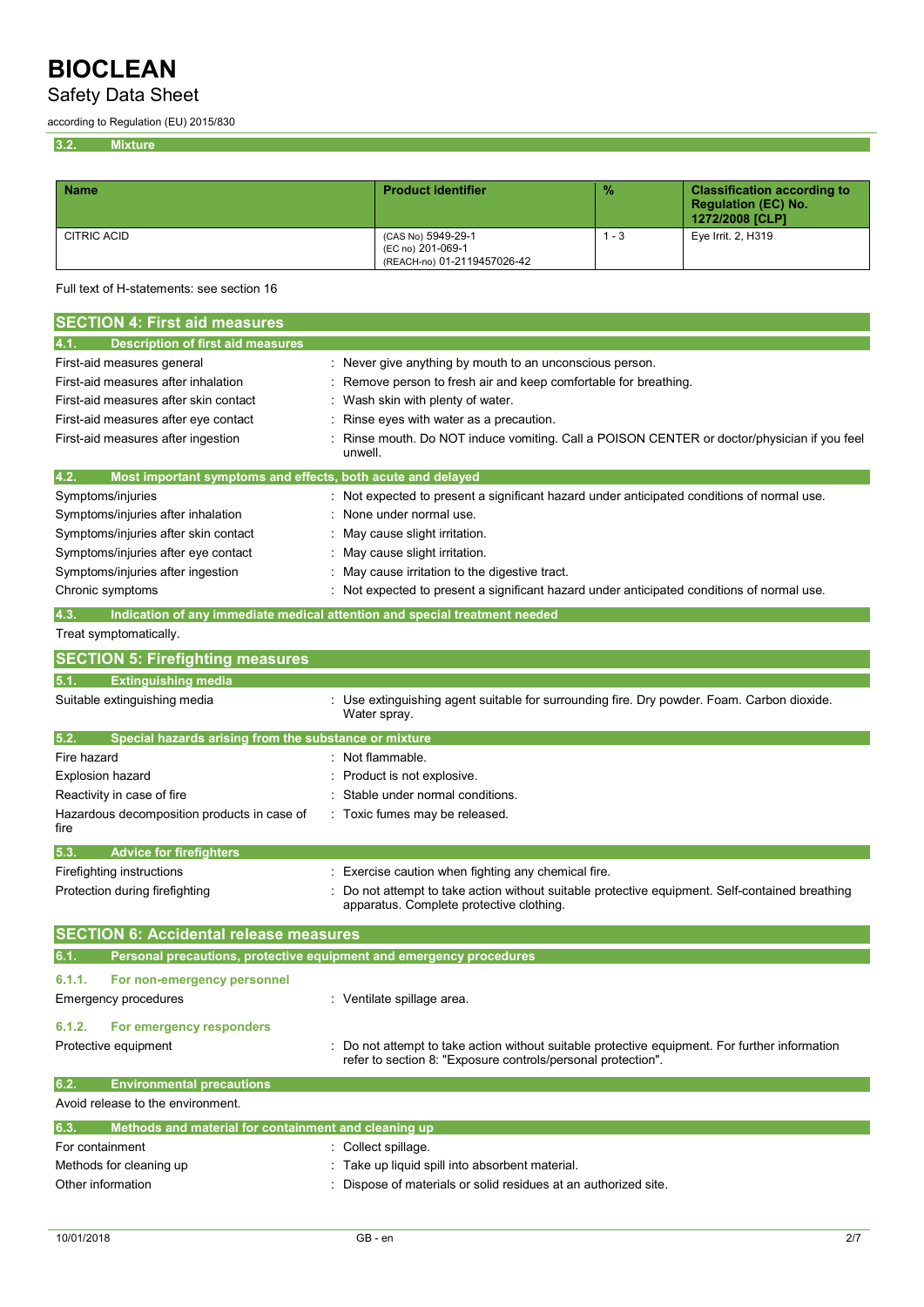## Safety Data Sheet

according to Regulation (EU) 2015/830

### **6.4. Reference to other sections**

For further information refer to section 13. For further information refer to section 8: "Exposure controls/personal protection".

| <b>SECTION 7: Handling and storage</b>                               |                                                                                                            |
|----------------------------------------------------------------------|------------------------------------------------------------------------------------------------------------|
| 7.1.<br>Precautions for safe handling                                |                                                                                                            |
| Precautions for safe handling                                        | : Ensure good ventilation of the work station. Wear personal protective equipment.                         |
| Hygiene measures                                                     | Do not eat, drink or smoke when using this product. Always wash hands after handling the<br>÷.<br>product. |
| 7.2.<br>Conditions for safe storage, including any incompatibilities |                                                                                                            |
| Storage conditions                                                   | : Store in a well-ventilated place. Keep cool.                                                             |
| Storage area                                                         | : Store in a well-ventilated place.                                                                        |
| Special rules on packaging                                           | : Keep only in original container.                                                                         |
| 7.3.<br>Specific end use(s)                                          |                                                                                                            |

No additional information available

## **SECTION 8: Exposure controls/personal protection**

#### **8.1. Control parameters**

No additional information available

### **8.2. Exposure controls**

### **Appropriate engineering controls:**

Ensure good ventilation of the work station.

#### **Hand protection:**

Protective gloves

## **Eye protection:**

Safety glasses

### **Skin and body protection:**

Wear suitable protective clothing

#### **Respiratory protection:**

In case of insufficient ventilation, wear suitable respiratory equipment

#### **Environmental exposure controls:**

Avoid release to the environment.

| <b>SECTION 9: Physical and chemical properties</b>            |                     |  |
|---------------------------------------------------------------|---------------------|--|
| 9.1.<br>Information on basic physical and chemical properties |                     |  |
| Physical state                                                | : Liquid            |  |
| Colour                                                        | Blue.<br>t.         |  |
| Odour                                                         | $:$ mint-like.      |  |
| Odour threshold                                               | : No data available |  |
| рH                                                            | $: 3.8 - 4.5$       |  |
| Relative evaporation rate (butyl acetate=1)                   | : No data available |  |
| Melting point                                                 | : Not applicable    |  |
| Freezing point                                                | : $< 0 °C$          |  |
| Boiling point                                                 | : $> = 100 °C$      |  |
| Flash point                                                   | : No data available |  |
| Auto-ignition temperature                                     | : No data available |  |
| Decomposition temperature                                     | : No data available |  |
| Flammability (solid, gas)                                     | : Not applicable    |  |
| Vapour pressure                                               | : No data available |  |
| Relative vapour density at 20 °C                              | : No data available |  |
| Relative density                                              | No data available   |  |
| Density                                                       | $: \approx 1.02$    |  |
| Solubility                                                    | Soluble in water.   |  |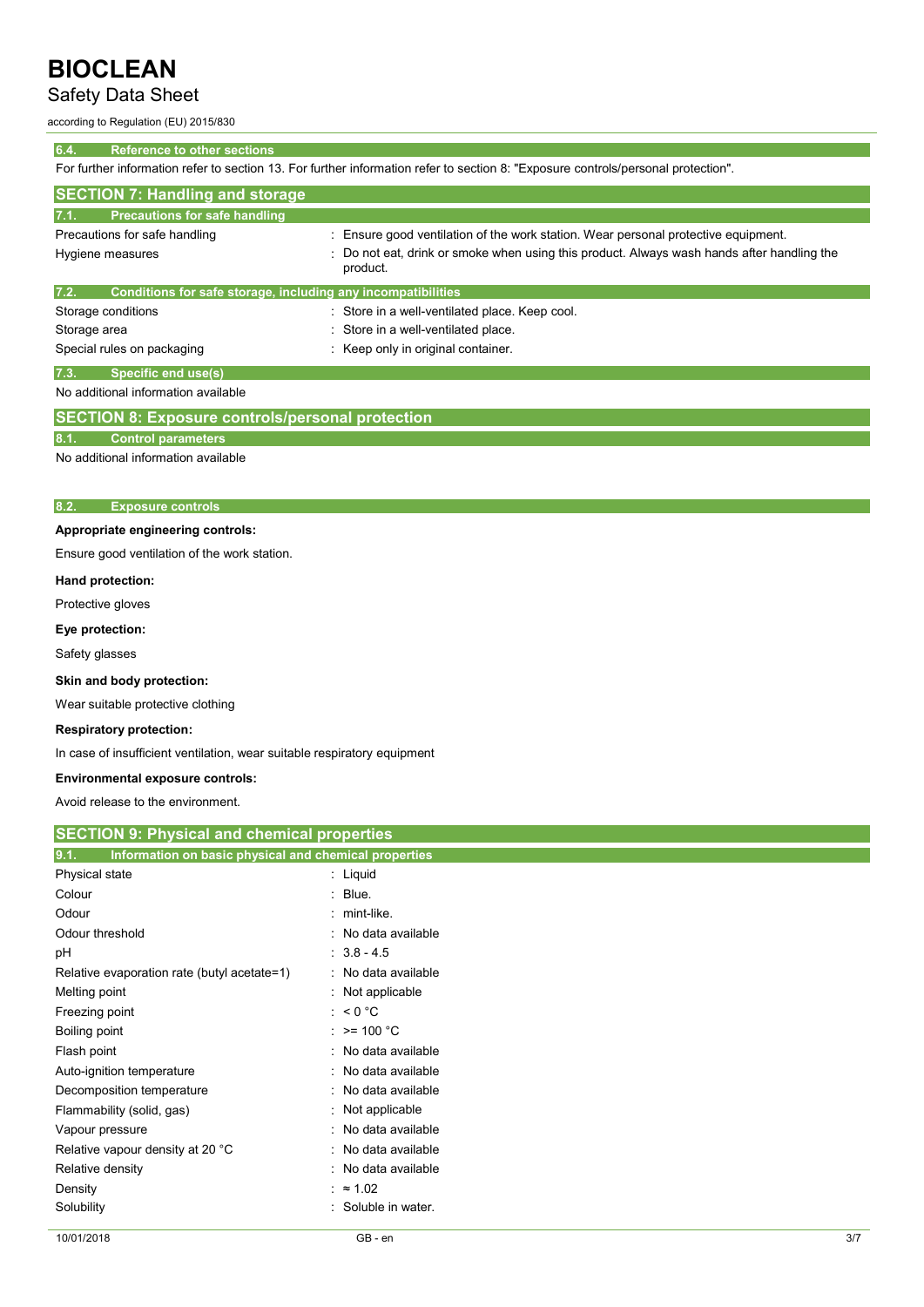## Safety Data Sheet

## according to Regulation (EU) 2015/830

| Log Pow                     | : No data available            |
|-----------------------------|--------------------------------|
| Viscosity, kinematic        | : No data available            |
| Viscosity, dynamic          | $: 300 - 500$ mPa.s            |
| <b>Explosive properties</b> | : No data available            |
| Oxidising properties        | : No data available            |
| <b>Explosive limits</b>     | $\therefore$ No data available |

### **9.2. Other information**

### No additional information available

| <b>SECTION 10: Stability and reactivity</b>                                        |  |  |
|------------------------------------------------------------------------------------|--|--|
| 10.1.<br><b>Reactivity</b>                                                         |  |  |
| The product is non-reactive under normal conditions of use, storage and transport. |  |  |
| 10.2.<br><b>Chemical stability</b>                                                 |  |  |
| Stable under normal conditions.                                                    |  |  |
| 10.3.<br><b>Possibility of hazardous reactions</b>                                 |  |  |
| No dangerous reactions known under normal conditions of use.                       |  |  |
| 10.4.<br><b>Conditions to avoid</b>                                                |  |  |
| None under recommended storage and handling conditions (see section 7).            |  |  |
| 10.5.<br>Incompatible materials                                                    |  |  |
| Oxidizing agent. Reducing agents.                                                  |  |  |
| 10.6.<br><b>Hazardous decomposition products</b>                                   |  |  |
| On burning: release of carbon monoxide - carbon dioxide.                           |  |  |

## **SECTION 11: Toxicological information**

## **11.1. Information on toxicological effects**

| Acute toxicity |
|----------------|
|                |

: Not classified (Based on available data, the classification criteria are not met)

| <b>CITRIC ACID (5949-29-1)</b>                        |                                                                                                                             |
|-------------------------------------------------------|-----------------------------------------------------------------------------------------------------------------------------|
| LD50 oral rat                                         | 11700 mg/kg                                                                                                                 |
| LD50 dermal rat                                       | > 2000 mg/kg                                                                                                                |
| Skin corrosion/irritation                             | Slightly irritant but not relevant for classification (Based on available data, the classification<br>criteria are not met) |
|                                                       | pH: 3.8 - 4.5                                                                                                               |
| Serious eye damage/irritation                         | : Not classified (Based on available data, the classification criteria are not met)                                         |
|                                                       | pH: 3.8 - 4.5                                                                                                               |
| Respiratory or skin sensitisation                     | : Not classified                                                                                                            |
| Germ cell mutagenicity                                | : Not classified                                                                                                            |
| Carcinogenicity                                       | : Not classified                                                                                                            |
| Reproductive toxicity                                 | : Not classified                                                                                                            |
| Specific target organ toxicity (single exposure)      | : Not classified                                                                                                            |
| Specific target organ toxicity (repeated<br>exposure) | : Not classified                                                                                                            |
| Aspiration hazard                                     | : Not classified                                                                                                            |

| <b>SECTION 12: Ecological information</b> |                                                                                                                            |
|-------------------------------------------|----------------------------------------------------------------------------------------------------------------------------|
| 12.1.<br><b>Toxicity</b>                  |                                                                                                                            |
| Ecology - general                         | : The product is not considered harmful to aguatic organisms nor to cause long-term adverse<br>effects in the environment. |
| <b>CITRIC ACID (5949-29-1)</b>            |                                                                                                                            |
| $LC50$ fish 1                             | 440 - 706                                                                                                                  |
| EC50 Daphnia 1                            | 1535 mg/l                                                                                                                  |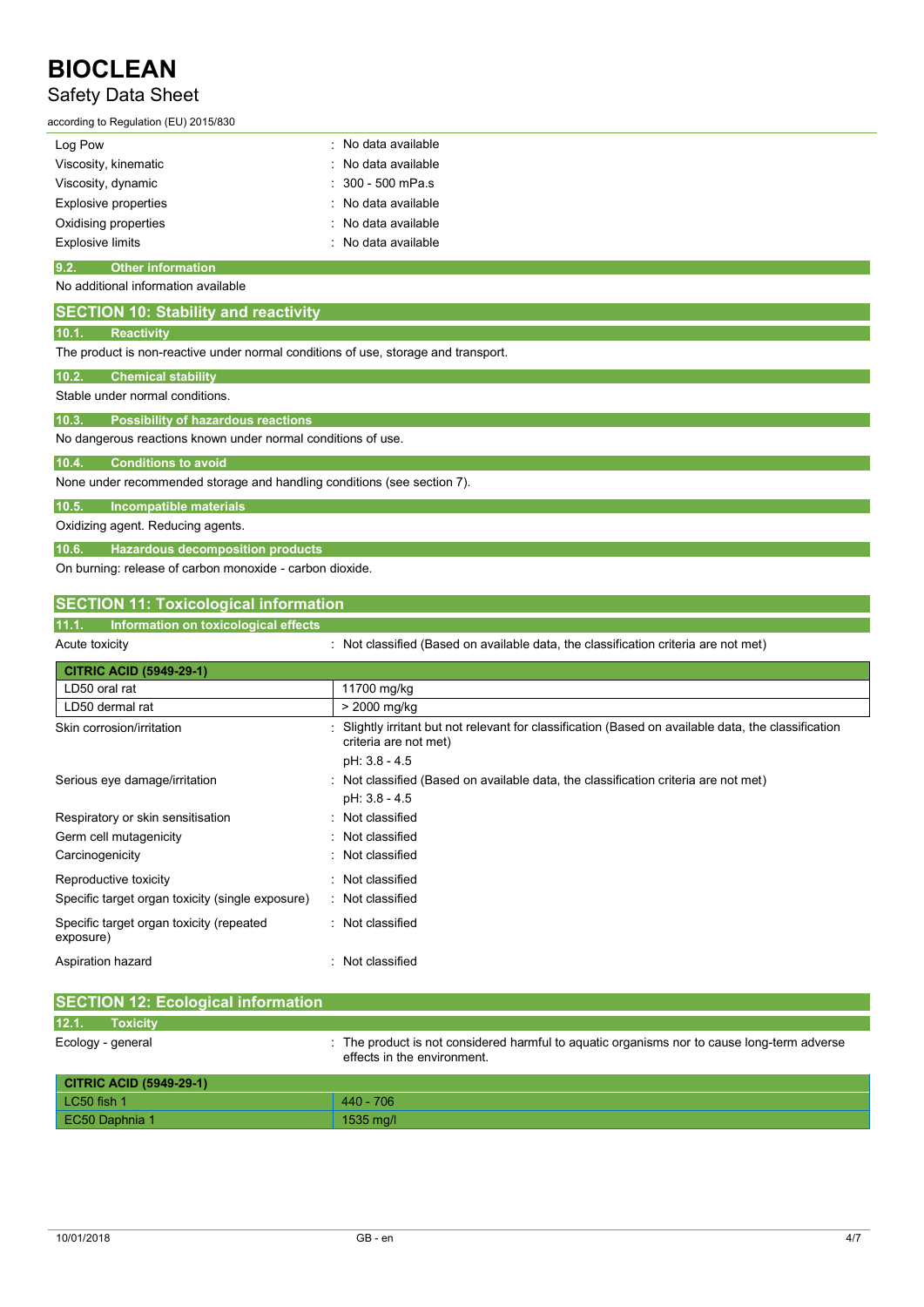## Safety Data Sheet

according to Regulation (EU) 2015/830

| 12.2.<br>Persistence and degradability                                       |                                                                                                                                                                                                                                                                                                                                                                                                  |
|------------------------------------------------------------------------------|--------------------------------------------------------------------------------------------------------------------------------------------------------------------------------------------------------------------------------------------------------------------------------------------------------------------------------------------------------------------------------------------------|
| <b>Blu Away</b>                                                              |                                                                                                                                                                                                                                                                                                                                                                                                  |
| Persistence and degradability                                                | The surfactant(s) contained in this preparation complies(comply) with the biodegradability<br>criteria as laid down in Regulation (EC) No. 648/2004 on detergents. Data to support this<br>assertion are held at the disposal of the competent authorities of the Member States and will<br>be made available to them, at their direct request or at the request of a detergent<br>manufacturer. |
| 12.3.<br><b>Bioaccumulative potential</b>                                    |                                                                                                                                                                                                                                                                                                                                                                                                  |
| <b>Blu Away</b>                                                              |                                                                                                                                                                                                                                                                                                                                                                                                  |
| Bioaccumulative potential                                                    | Not established.                                                                                                                                                                                                                                                                                                                                                                                 |
| <b>Mobility in soil</b><br>12.4.                                             |                                                                                                                                                                                                                                                                                                                                                                                                  |
| No additional information available                                          |                                                                                                                                                                                                                                                                                                                                                                                                  |
| <b>Results of PBT and vPvB assessment</b><br>12.5.                           |                                                                                                                                                                                                                                                                                                                                                                                                  |
| No additional information available                                          |                                                                                                                                                                                                                                                                                                                                                                                                  |
| Other adverse effects<br>12.6.                                               |                                                                                                                                                                                                                                                                                                                                                                                                  |
| No additional information available                                          |                                                                                                                                                                                                                                                                                                                                                                                                  |
|                                                                              |                                                                                                                                                                                                                                                                                                                                                                                                  |
| <b>SECTION 13: Disposal considerations</b><br><b>Waste treatment methods</b> |                                                                                                                                                                                                                                                                                                                                                                                                  |
| 13.1.<br>Regional legislation (waste)                                        | : Disposal must be done according to official regulations.                                                                                                                                                                                                                                                                                                                                       |
|                                                                              |                                                                                                                                                                                                                                                                                                                                                                                                  |
| <b>SECTION 14: Transport information</b>                                     |                                                                                                                                                                                                                                                                                                                                                                                                  |
| In accordance with ADR / RID / IMDG / IATA / ADN                             |                                                                                                                                                                                                                                                                                                                                                                                                  |
| <b>UN number</b><br>14.1.                                                    |                                                                                                                                                                                                                                                                                                                                                                                                  |
| UN-No. (ADR)                                                                 | : Not applicable                                                                                                                                                                                                                                                                                                                                                                                 |
| UN-No. (IMDG)                                                                | Not applicable                                                                                                                                                                                                                                                                                                                                                                                   |
| UN-No. (IATA)                                                                | Not applicable                                                                                                                                                                                                                                                                                                                                                                                   |
| UN-No. (ADN)                                                                 | Not applicable                                                                                                                                                                                                                                                                                                                                                                                   |
| UN-No. (RID)                                                                 | : Not applicable                                                                                                                                                                                                                                                                                                                                                                                 |
| 14.2.<br>UN proper shipping name                                             |                                                                                                                                                                                                                                                                                                                                                                                                  |
| Proper Shipping Name (ADR)                                                   | : Not applicable                                                                                                                                                                                                                                                                                                                                                                                 |
| Proper Shipping Name (IMDG)                                                  | Not applicable                                                                                                                                                                                                                                                                                                                                                                                   |
| Proper Shipping Name (IATA)                                                  | Not applicable                                                                                                                                                                                                                                                                                                                                                                                   |
| Proper Shipping Name (ADN)<br>Proper Shipping Name (RID)                     | Not applicable<br>: Not applicable                                                                                                                                                                                                                                                                                                                                                               |
|                                                                              |                                                                                                                                                                                                                                                                                                                                                                                                  |
| 14.3.<br><b>Transport hazard class(es)</b><br><b>ADR</b>                     |                                                                                                                                                                                                                                                                                                                                                                                                  |
| Transport hazard class(es) (ADR)                                             | : Not applicable                                                                                                                                                                                                                                                                                                                                                                                 |
|                                                                              |                                                                                                                                                                                                                                                                                                                                                                                                  |
| <b>IMDG</b>                                                                  |                                                                                                                                                                                                                                                                                                                                                                                                  |
| Transport hazard class(es) (IMDG)                                            | : Not applicable                                                                                                                                                                                                                                                                                                                                                                                 |
|                                                                              |                                                                                                                                                                                                                                                                                                                                                                                                  |
| <b>IATA</b>                                                                  |                                                                                                                                                                                                                                                                                                                                                                                                  |
| Transport hazard class(es) (IATA)                                            | : Not applicable                                                                                                                                                                                                                                                                                                                                                                                 |
|                                                                              |                                                                                                                                                                                                                                                                                                                                                                                                  |
| <b>ADN</b>                                                                   |                                                                                                                                                                                                                                                                                                                                                                                                  |
| Transport hazard class(es) (ADN)                                             | : Not applicable                                                                                                                                                                                                                                                                                                                                                                                 |
| <b>RID</b>                                                                   |                                                                                                                                                                                                                                                                                                                                                                                                  |
| Transport hazard class(es) (RID)                                             | : Not applicable                                                                                                                                                                                                                                                                                                                                                                                 |
|                                                                              |                                                                                                                                                                                                                                                                                                                                                                                                  |
| 14.4.<br><b>Packing group</b>                                                | Not applicable                                                                                                                                                                                                                                                                                                                                                                                   |
| Packing group (ADR)<br>Packing group (IMDG)                                  | Not applicable                                                                                                                                                                                                                                                                                                                                                                                   |
| Packing group (IATA)                                                         | Not applicable                                                                                                                                                                                                                                                                                                                                                                                   |
| Packing group (ADN)                                                          | Not applicable                                                                                                                                                                                                                                                                                                                                                                                   |
| Packing group (RID)                                                          | : Not applicable                                                                                                                                                                                                                                                                                                                                                                                 |
| 10/01/2018                                                                   | GB - en<br>5/7                                                                                                                                                                                                                                                                                                                                                                                   |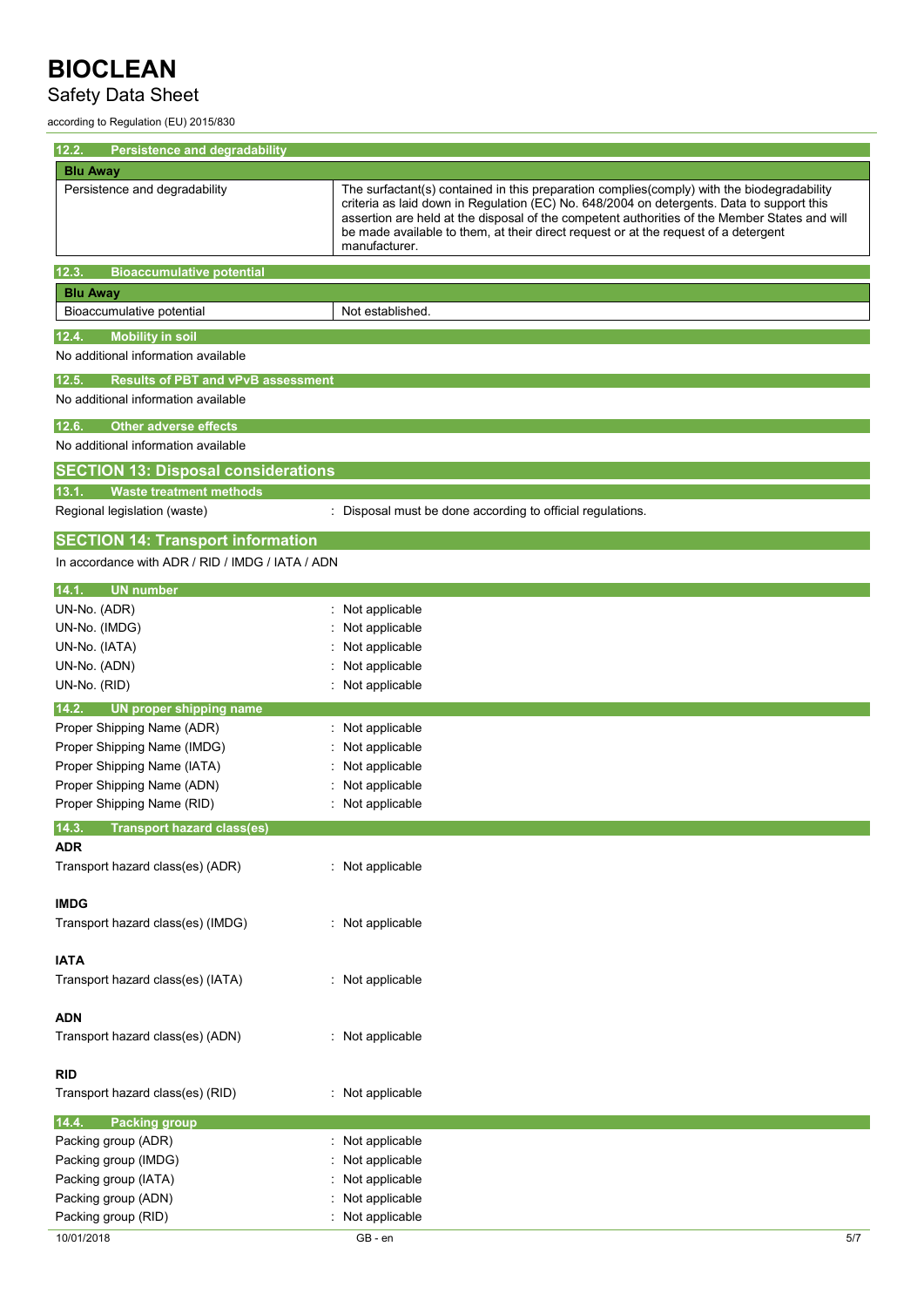## Safety Data Sheet

according to Regulation (EU) 2015/830

| 14.5.<br><b>Environmental hazards</b>        |                                          |
|----------------------------------------------|------------------------------------------|
| Dangerous for the environment                | : No                                     |
| Marine pollutant                             | : No                                     |
| Other information                            | : No supplementary information available |
|                                              |                                          |
| 14.6.<br><b>Special precautions for user</b> |                                          |
| - Overland transport                         |                                          |
| Not applicable                               |                                          |

**- Transport by sea** Not applicable

**- Air transport** Not applicable

**- Inland waterway transport** Not applicable

**- Rail transport**

Not applicable

**14.7. Transport in bulk according to Annex II of MARPOL and the IBC Code**

Not applicable

## **SECTION 15: Regulatory information**

**15.1. Safety, health and environmental regulations/legislation specific for the substance or mixture**

### **15.1.1. EU-Regulations**

Contains no REACH substances with Annex XVII restrictions

Contains no substance on the REACH candidate list

Contains no REACH Annex XIV substances

#### Allergenic fragrances > 0,01%:

HEXYL CINNAMAL

LINALOOL

### Detergent Regulation : Labelling of contents:

| Component                | %   |
|--------------------------|-----|
| non-ionic surfactants  ' | <5% |
| perfumes                 |     |
| <b>HEXYL CINNAMAL</b>    |     |
| LINALOOL                 |     |

## **15.1.2. National regulations**

## No additional information available

### **15.2. Chemical safety assessment**

No chemical safety assessment has been carried out

## **SECTION 16: Other information**